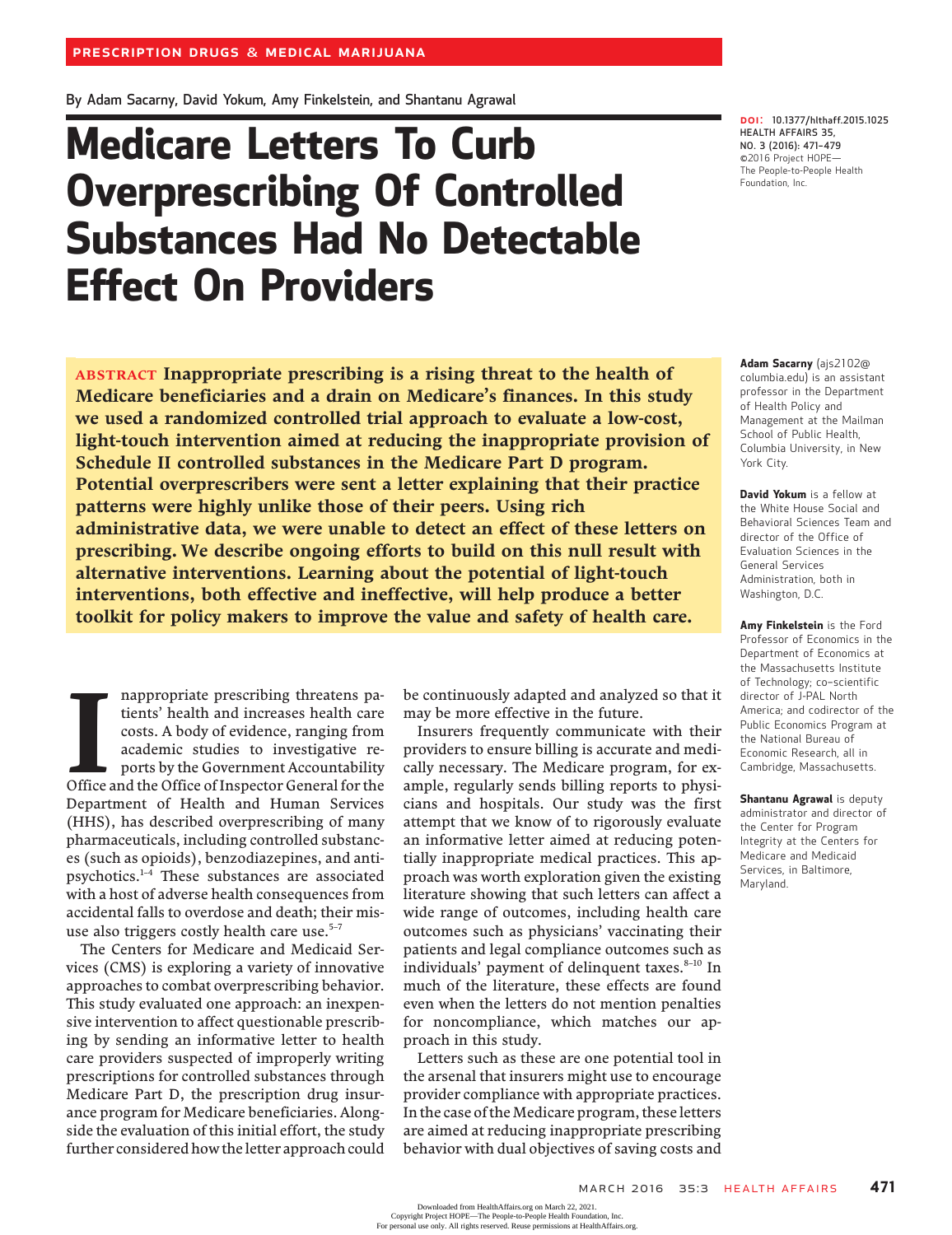protecting the health of beneficiaries. They complement efforts such as audits and investigations to fight fraud and abuse. Informative letters, if effective, could offer a low-cost, collaborative approach to reducing improper prescribing behavior. They allow CMS to target a larger group of providers than would normally be practical with traditional methods such as audits and investigations. This is an important advantage given that more than half a million practitioners are associated with Medicare Part D prescriptions for the most addictive controlled substances every year.

Medicare Part D is an ideal setting in which to test the impact of such letters. It is the largest single insurer for prescription drugs, and its data are updated often and with a minimal lag, allowing for fast evaluation. To implement this study, the White House Social and Behavioral Sciences Team facilitated a research effort with CMS and academic researchers at the Massachussetts Institute of Technology (MIT) and Columbia University. CMS used Part D data to identify "outlier prescribers"—physicians and other practitioners who prescribed vastly more controlled substances (more than 400 percent more, on average) than their peers.We then randomized these prescribers into a treatment group and a control group. The treatment group received a letter depicting their level of prescribing in comparison to their peers (see online Appendix Exhibit A1), $<sup>11</sup>$ </sup> while the control group received nothing. Using Part D administrative data, we tracked the effect of the letter on prescribing behavior during the following ninety days.

We were able to perform preliminary evaluations of the letters just months after they were sent. This article presents our full evaluation, which took less than one year.We found no evidence of an impact of the letter on prescribing behavior. Indeed, our estimates suggested a statistically insignificant and substantively small increase in prescribing of the targeted drugs; our confidence intervals allowed us to reject effects bigger than a 1.4 percent reduction in prescribing of these drugs. However, given the low cost of this intervention and the success of similar letters in related domains such as vaccinations and tax compliance, $8-10$  we believe that additional randomized trials of alternative letter designs are warranted. These results have already informed a series of changes for future letters that are actively being tested, making this study part of a process that harnesses Medicare data to continuously improve CMS's efforts to lower improper payments.

## Background

Inappropriate Prescribing And Schedule II Drugs Overprescribing of pharmaceuticals has been found across a variety of substances, exposing patients—seniors in particular—to unnecessary risks. For example, seniors often are prescribed benzodiazepines for extended periods of time, even though this puts them at risk of debilitating falls, $3$  and antipsychotics are often prescribed to seniors with dementia, even though these drugs may increase the chance of falls and death.4 Overprescription can raise health care expenditures as a result of the direct cost of the drugs and from the resulting avoidable health care use caused by adverse outcomes.

At the extreme, inappropriate prescribing may include outright fraud, such as taking kickbacks from patients in exchange for prescriptions or using a stolen prescribing pad to write prescriptions for drugs (or selling the prescribing pad for this purpose). But deliberate deception is not necessary for prescribing to be inappropriate. Other examples of inappropriate prescribing include physicians' provision of addictive drugs at the request of drug-seeking or -abusing patients without proper medical evaluation and physicians' provision of medications without properly monitoring patients for adverse outcomes. Overprescribing may also result from misinformation if, for example, a doctor were influenced by biased marketing or continuing medical education to provide addictive drugs to patients who did not stand to benefit from them clinically.<sup>12</sup>

This study focused on inappropriate prescribing of Schedule II controlled substances, a set of medications that carry particularly large risks for patients and that policy makers widely believe are overprescribed. The Drug Enforcement Administration classifies substances on the basis of their potential for abuse and dependency; Schedule II is the highest-risk category for which a prescription is still legal. The category includes opioid pain relievers such as morphine and oxycodone (branded as OxyContin or Percocet), as well as stimulants such as amphetamines (branded as Dexedrine or Adderall) and methylphenidate (branded as Ritalin). The use and abuse of opioid pain relievers has risen dramatically since the late  $1990s$ .<sup>5,6</sup> The opioid overdose death rate more than quadrupled between 1999 and 2014,<sup>13</sup> and more than one-third of Medicare Part D enrollees now fill an opioid pain reliever prescription each year.<sup>14</sup> Prescribing of these drugs is also widespread, with more than 600,000 clinicians responsible for prescriptions for the drugs in Medicare Part D annually. However, the most frequent prescribers make up much of the total volume; the prescribers in our study accounted for about 10 percent of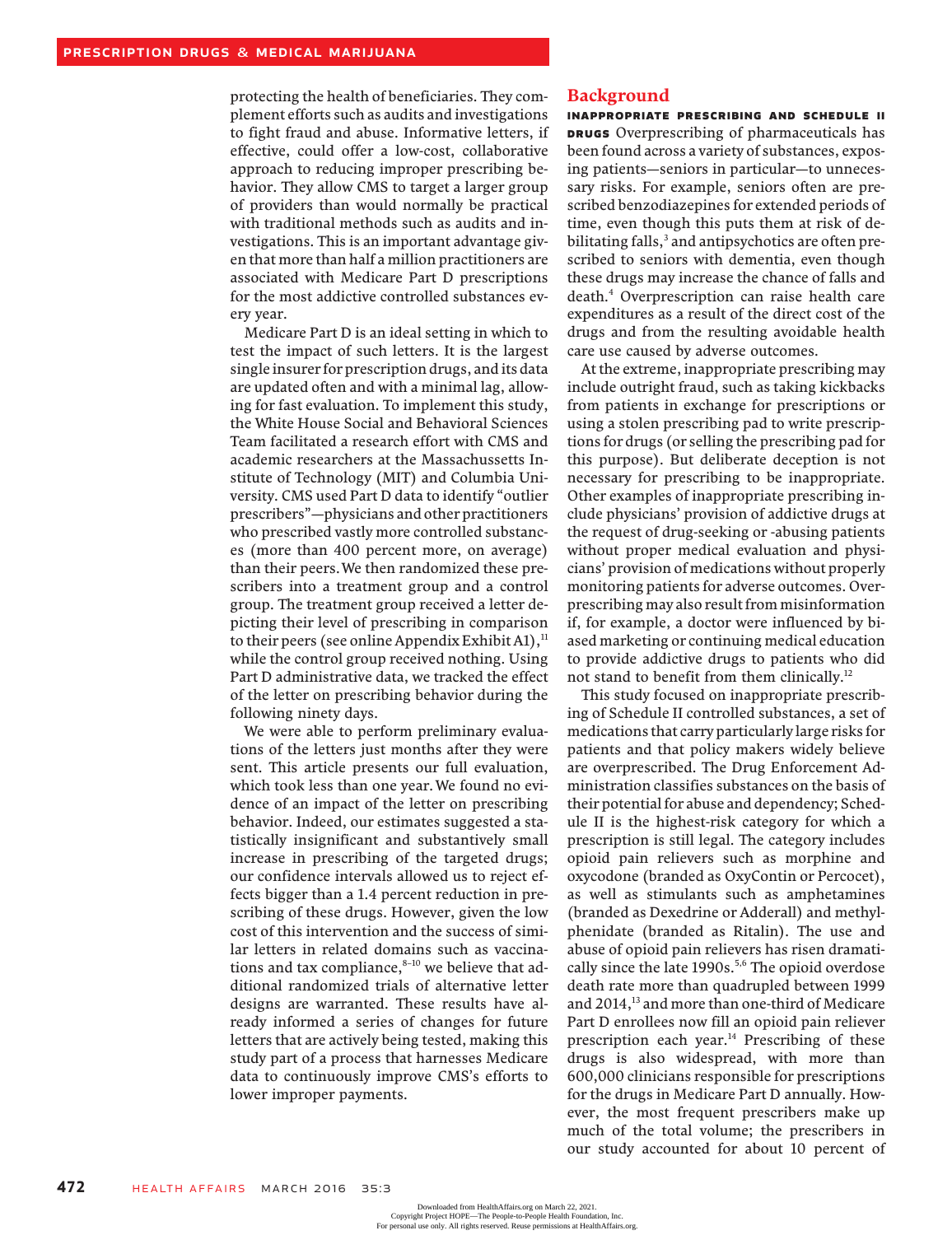# Letters are one potential tool in the arsenal that insurers might use to encourage provider compliance with appropriate practices.

the Schedule II prescribing in Medicare in 2012 but represented just 0.2 percent of practitioners who wrote any prescription for these substances in the program that year.

Policy makers have become increasingly concerned that a rise in inappropriate prescribing has driven the increase in opioid pain reliever abuse. Two recent HHS reports identified pharmacies and physicians whose Schedule II prescribing practices appeared anomalous $1,2$  These reports highlighted the role of a small number of unusually high-volume prescribers and were the basis for CMS's approach to identifying prescribers of Schedule II substances. On the legislative side, the Affordable Care Act contains provisions raising penalties for false medical claims and requiring state Medicaid and Children's Health Insurance Programs to bar providers when Medicare does. Nearly all states and the District of Columbia have created or begun to roll out prescription drug monitoring programs to track the dispensing of certain drugs, facilitating the detection of inappropriate prescribing and drug abuse in real time.<sup>15</sup> Alongside informative letters, CMS has used its rulemaking authority in a variety of ways to curb drug abuse in the Part D program. Initiatives include giving the agency authority to bar abusive prescribers from the entire Medicare program and providing antifraud contractors with streamlined access to all prescribing records.16

Informative Letters Medicare has been sending informative letters with peer comparisons to physicians regarding their Part B billing behavior since at least 2010 and similar reports to hospitals since at least 2003. The letters about Part B billing behavior are the most similar to the overprescribing letters studied here. These letters, known as comparative billing reports, target providers who bill high volumes for a particular Medicare Part B (outpatient) service. The

letters are designed to educate providers and encourage them to "self-audit" to correct improper payments. To this end, they include information on how many units the target provider billed of the service and how the provider's billing compares with that of his or her peers (for example, other providers in that specialty or geography). Although receiving a comparative billing report is not a direct indication that a provider will be subject to an audit, it may act as a warning sign because antifraud investigators often employ similar approaches to selecting their targets.17 We know of no rigorous evaluation of comparative billing report letters to date.

The letter we studied targeting questionable prescribers represents CMS's initial foray into expanding the comparative billing report approach to prescribing in Medicare Part D (see Appendix Exhibit A1 for a sample of the letter).<sup>11</sup> It states, in several ways, that the prescriber's actions were highly dissimilar to those of his or her peers, using both text and graphics to show that the prescriber has supplied far more Schedule II controlled substances than peergroup providers have.

There are several mechanisms whereby this type of letter might induce providers to reduce their inappropriate prescribing of Schedule II substances. First, the letters may educate prescribers whose practice patterns have inadvertently drifted from medical standards. In this way, the letters could represent a form of continuing medical education, signaling that prescribers must reevaluate their treatment methods. Second, the letter may impose moral costs, by informing or reminding individuals that they have drifted away from medical norms.<sup>9,18</sup> Finally, the letter may serve as a signal that CMS is actively monitoring Schedule II prescribing and (although the letter does not say so explicitly) that it is willing to undertake audits or even more severe administrative actions. As a result, it may increase the prescriber's perception of the expected penalty from continuing his or her current prescribing behavior.

To our knowledge, these informative letters to outlier prescribers have not previously been evaluated. However, in other settings, randomized evaluations have found that such letters can be effective, particularly those involving peer comparisons. For example, letters showing a household's energy consumption relative to its neighbors cause people to use less energy.19 In the legal compliance realm, a randomized evaluation in the United Kingdom sent a variety of messages to delinquent taxpayers and found the strongest effect from a statement that said that they were "in the very small minority of people who have not paid."<sup>9</sup> Several other studies in Europe and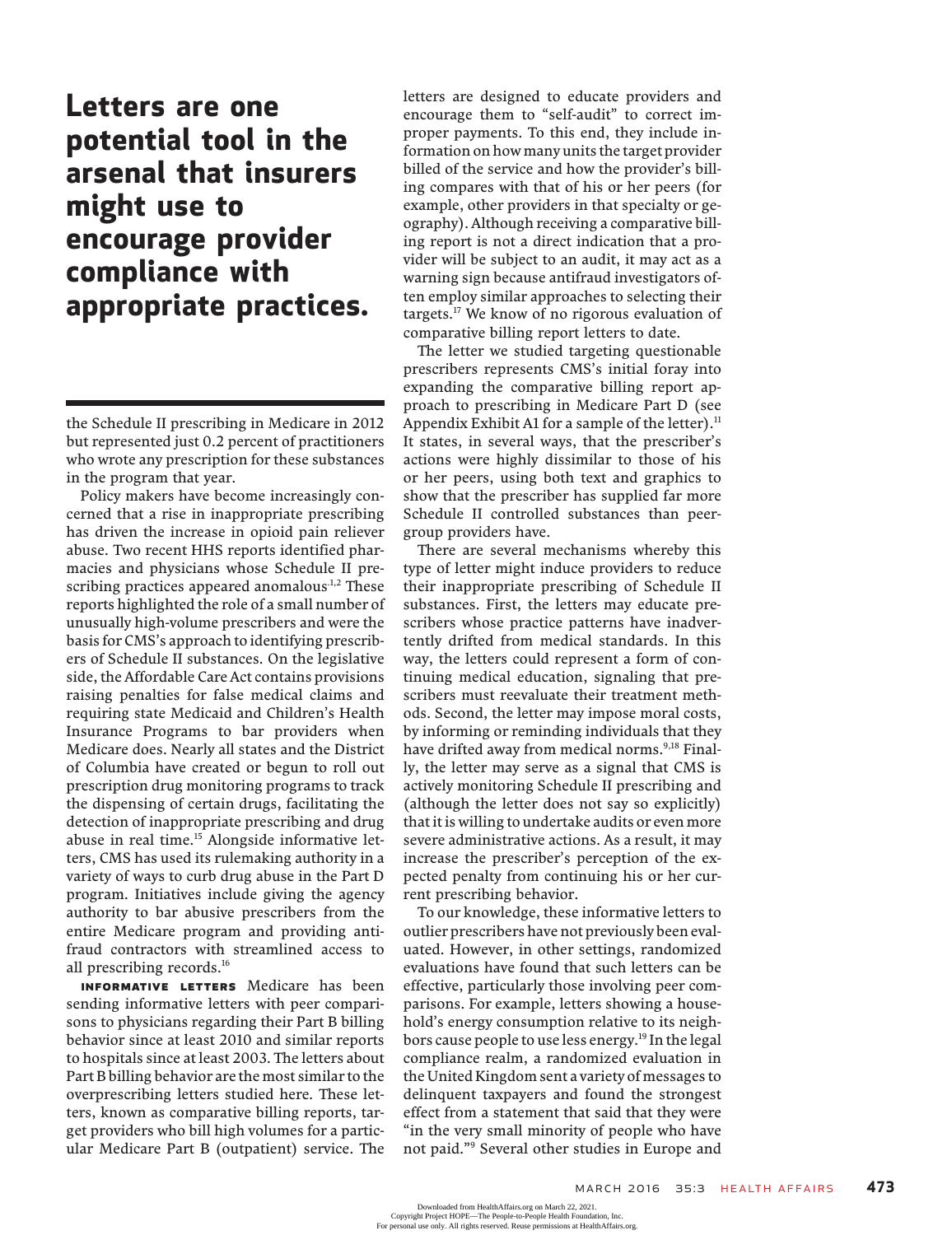South America looked at the impact of letters on tax and fee collection and found that they improved reporting and payment behavior by individuals and firms;<sup>10,20-22</sup> one exception was a study that found that letters raised firms' reporting of taxable income but that this was largely offset by more reporting of deductable costs.<sup>23</sup>

Our work also relates to the practice of providing automated feedback to physicians as a form of continuing medical education.<sup>24</sup> In a classic study from the 1990s that is particularly related to our context, CMS (then known as the Health Care Financing Administration) oversaw a randomized evaluation of peer-comparison letters to physicians. This intervention tested a standard letter that listed a physician's scores on several quality metrics (for example, the physician's influenza vaccination rate) against a modified letter that included comparisons of the physician's performance relative to his or her top-performing peers. The study found that adding the peer comparison to the letter raised the odds, by a statistically significant 57 percent, that the influenza vaccine would be provided (the study's four other quality scores also showed improvements, half of which were statistically significant).8

Looking more broadly beyond peer-comparison letters, there is longstanding evidence that computer-based reminders and certain other methods of auditing and providing feedback can raise physicians' compliance with recommended practices.25–<sup>27</sup> A host of studies found clinically and economically meaningful effects of reminders, including effects on prescribing behavior (the subject of our study). In a central example from this literature, a randomized encouragement intervention provided computergenerated reminders to physicians to vaccinate their patients for influenza. The reminders induced physicians to double their influenza vaccination rates and may have reduced hospitalizations.28–<sup>30</sup> A recent systematic review of audit and feedback interventions found that they yielded "small but potentially important improvements" with greater effectiveness in certain contexts, such as when the targeted providers were performing poorly already.<sup>27</sup>

# Study Data And Methods

Research Design And Implementation In July 2014 CMS conducted an analysis to identify questionable—outlier—prescribers of Schedule II controlled substances in the Medicare Part D administrative data (analogous to an insurance claims file). (For a full accounting of this analysis, see Appendix A.)<sup>11</sup> The analysis selected 1,525 individuals who prescribed much more

of these substances than their peers (defined as providers in the same state and specialty) in at least two of the three years 2011, 2012, and 2013. The average prescriber from the selected group was responsible for 406 percent more prescription drug fills than comparible peers.

The idea behind this approach was that extremely high levels of prescribing most likely reflected inappropriate prescribing behavior, instead of properly monitored prescribing to patients actually in need of these substances. The threshold for identifying an outlier prescriber was set to select prescribers at or above approximately the 99.7th percentile of prescribing volume in each year among prescribers of Schedule II drugs in Medicare Part D. Consistent with the idea that this method was likely to identify prescribers engaged in questionable practices even without more complicated adjustments for patient characteristics, we observed that 21 percent of these prescribers had already been investigated for fraud or abuse by mid-2014. We view this finding as a significant cross-validation that our approach selected prescribers whose practice patterns had drifted from appropriate standards of care.

We received approval from the MIT Committee on the Use of Humans as Experimental Subjects (Protocol No. 1409006595) and the Harvard Committee on the Use of Human Subjects (Protocol No. IRB14-3112). In August 2014 we randomly assigned 50 percent of the 1,525 outlier prescribers to the treatment group that received a letter from CMS and the remainder of the prescribers to the control group that received no intervention (the randomization was performed in Stata software and is described in Appen- $\frac{d}{dx}$  B).<sup>11</sup> Seven prescribers (two in the treatment group and five in the control group) had died before the outlier analysis was conducted; therefore, they were removed from the analysis.

About 85 percent of the 1,518 surviving prescribers in our study population were outliers in 2013, and about 60 percent were outliers in all three years (Exhibit 1). The average prescriber was associated with about 1,444 Schedule II prescription fills in 2013, amounting to nearly \$200,000 in payments by Part D plans and beneficiaries for these drugs. Three-fifths of the prescribers were general care practitioners, one-fifth were nurse practitioners or physician assistants, and one-fifth were in the remaining six categories of physician specialists. Naturally, because of the randomization, these characteristics were very similar, on average, between the treatment and control arms, both including and excluding the seven deceased prescribers; on average, the treatment and control arms were statistically indistinguishable.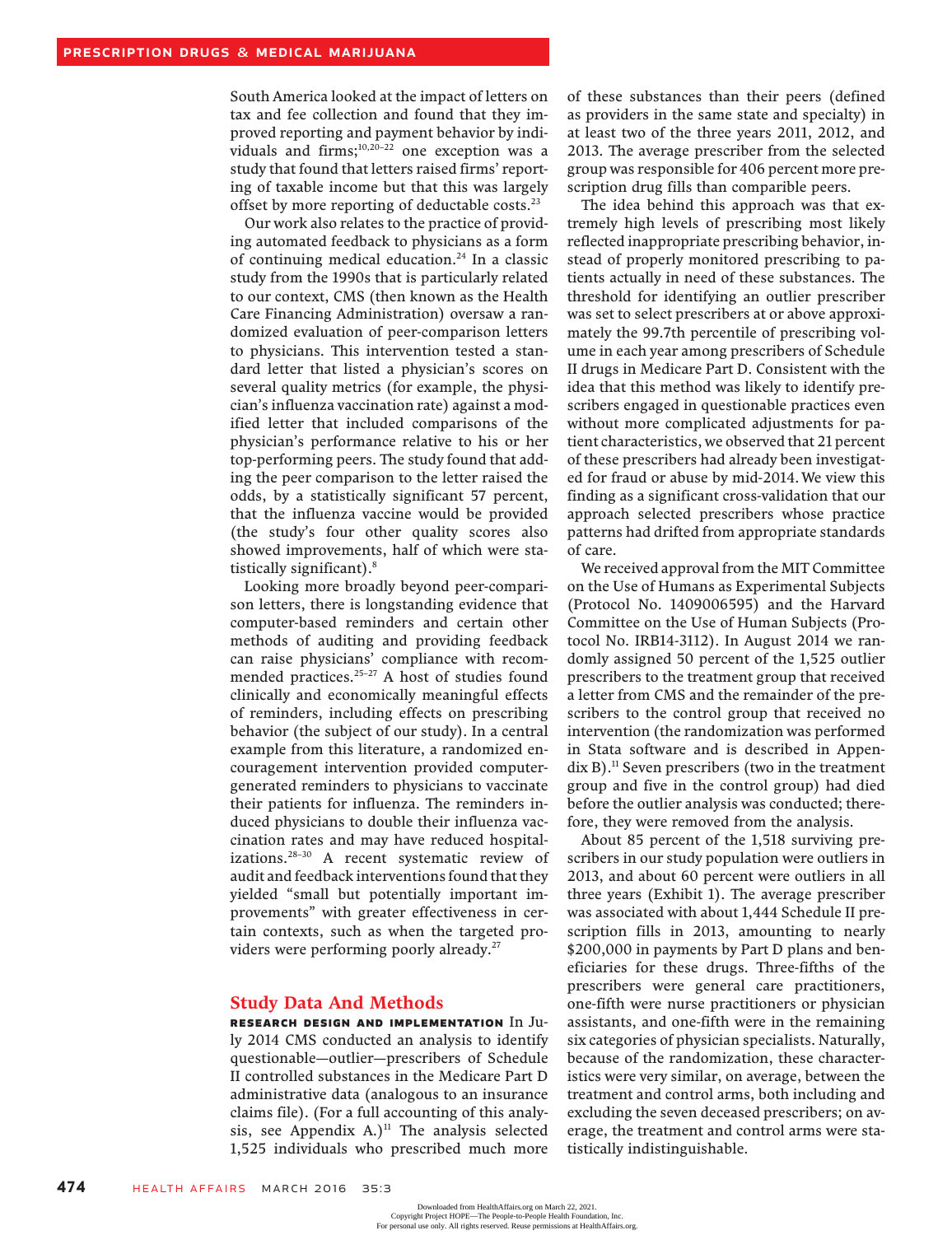|                                                                                                                    | <b>Overall</b><br>$(N = 1,518)$ | <b>Treatment group</b><br>$(n = 760)$ | Control group<br>$(n = 758)$ |
|--------------------------------------------------------------------------------------------------------------------|---------------------------------|---------------------------------------|------------------------------|
| Outlier<br>ln 2013<br>In all three years, $2011-13$                                                                | 84.2%<br>59.7                   | 83.7%<br>59.7                         | 84.8%<br>59.6                |
| Average number of Schedule II Rx fills <sup>a</sup><br>ln 2013<br>In all three years, $2011-13$                    | 1.444<br>4.205                  | 1.403<br>4.160                        | 1.486<br>4.251               |
| Average Schedule II total dollars paid <sup>b</sup><br>ln 2013<br>In all three years, $2011-13$                    | \$198,076<br>596.553            | \$189,914<br>586,063                  | \$206,259<br>607,070         |
| Type of provider<br>General care practitioner<br>Nurse practitioner or physician assistant<br>Physician specialist | 58.6%<br>20.1<br>21.4           | 57.8%<br>18.8<br>23.4                 | 59.4%<br>21.4<br>19.3        |

Summary statistics on outlier Schedule II controlled substance prescribers from the Medicare study group population, <sup>2011</sup>–<sup>13</sup>

source Authors' analysis of Medicare Part D administrative data on prescription drug fills in 2011-13. NOTE An F-test of the equality of means of all variables between treatment and control groups was unable to reject the null of equality ( $p = 0.42$ ), as expected when treatment is randomly assigned. ªPrescription fills count each time a Part D beneficiary filled a Schedule II prescription associated with deathent is randomly assigned. Frescription ritis count each time a rart D benerictary nited a Scheddle in prescription associated with<br>a prescriber in the study during 2011–13 and were not adjusted for the days' supply of including payments from the Part D plan as well as out-of-pocket payments by the beneficiary, on average per prescriber.

Peer comparison letters were mailed to the treatment-group prescribers ( $n = 760$ ) in mid-September 2014.<sup>31</sup> Of these letters, 131 were returned to sender. We resolved the addresses of letters that were returned and resent the letters to the new addresses in batches through mid-November.

**DATA** We tracked the behavior of prescribers through our access to the CMS Integrated Data Repository, the warehouse for Medicare data used by CMS and its program integrity contractors. The repository includes beneficiary enrollment information as well as administrative data on health care use in Medicare Parts A, B, C, and D. This study used the Part D data, which include records for all prescription drug fills that the program covers and note the prescriber who was responsible for each fill. With this data, we tracked dispensing of Schedule II substances.

Analytical Approach We publicly registered this trial and uploaded a plan for our analysis in January 2015, before we accessed any postintervention study data.<sup>32</sup> Our approach, as stated in the plan and further described in Appendix  $C<sub>1</sub>$ <sup>11</sup> was to use linear regression to estimate the correlation between prescriber outcomes (Schedule II prescription fills) and assignment to the treatment group (being sent a letter). Some letters were returned to sender and delivered late, and some may not have been received at all.We analyzed the full set of providers to whom we mailed letters, which included those who may not have successfully received or opened the letter. The approach is what is often called an "intention to

treat" analysis. In our case, the study revealed the effect that implementation of this type of intervention was likely to have in the real world, where address data are inevitably spotty. Our results are, therefore, policy relevant for future letters designed to fight improper payments.

Since we were using a randomized controlled trial approach, our results were unbiased estimates of the impact of our intervention, even without including control variables to try to capture potential differences between the treatment and control groups. However, controls can improve the power of our statistical analysis. Therefore, we show results both with and without controls. The analysis with a control variable controlled for the volume of Schedule II prescribing in the months before the letters were sent. This was our preferred specification since (as expected) the inclusion of the control variable improved the precision of our estimates.

We focused our analysis on the impact on total Schedule II prescription drug fills because it is through changes in prescribing volume that the letters might potentially drive improvements in patient outcomes and reductions in improper payments. We examined total Schedule II prescribing at thirty- and ninety-day time windows following the mailing of the letters. We defined this outcome as the number of Schedule II prescription fills attributed to the prescriber, and we adjusted the fills by the days' supply of the prescriptions—we counted a fill as its days' supply divided by thirty, so that a thirty-day fill counted as 1.0 and a fifteen-day fill counted as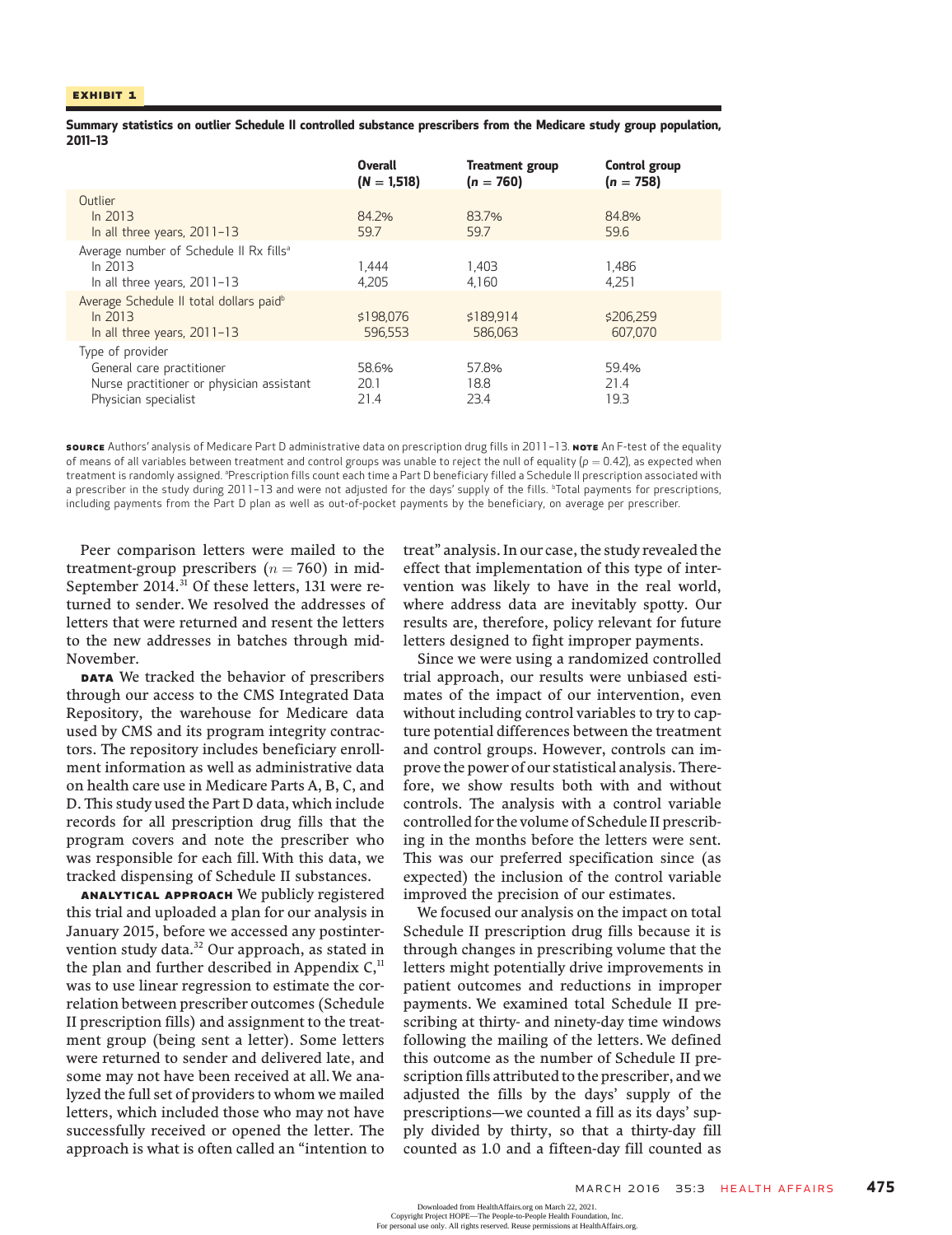0.5, for example. This measure is called thirtyday-equivalent prescribing. Because it accounted for prescription duration, we selected thirty-dayequivalent prescribing over the ninety days following the mailing of the letter as our primary study outcome.

The average outlier prescriber in our study control group had 155.5 Schedule II prescription drug fills attributed over the thirty days following the mailing and 461.1 Schedule II prescription drug fills over the ninety-day time window more than five fills per day (Exhibit 2).

# Study Results

Exhibit 3 presents our main results in table form, and Exhibit 4 presents them graphically. The lines in the graphic trace out the cumulative average prescribing for the treatment and control groups in the days following the mailing of the letters. The estimates of the effect of the letters in the columns of the table (Exhibit 3) marked "No extra control" equal the distances between the lines at the thirty- and ninety-day marks in Exhibit 4. In Exhibit 4, the lines for treatment and control groups appear to diverge slightly, but the regression results in Exhibit 3 show that this divergence is not statistically significant.

To improve our power to detect effects of the letters, in the columns of Exhibit 3 marked "Extra control" we included a control variable: Schedule II prescribing in the thirty or ninety days prior to the mailing of the letters. The results remain statistically insignificant. In other words, we cannot reject the hypothesis that the letters had no effect on prescribing behavior.

Our thirty-day time window estimates indicated that the letters reduced Schedule II prescribing by a statistically insignificant 0.8 fills (0.5 percent of the average). At the ninety-day window, we estimated that the letters caused a

### Exhibit 2





**source** Authors' analysis of Medicare Part D administrative data on prescription drug fills in 2014. **NOTES**  $N = 758$ . The diamond indicates the mean prescribing level for control-group prescribers, and the whiskers show the range of one standard deviation below to one standard deviation above the mean. The box spans the interquartile range of prescribing with the dividing line marking the median. Prescriptions are adjusted for the days' supply of the fills.

statistically insignificant increase of 3.5 fills (0.8 percent of the average). Moreover, we were able to rule out subsantial reductions in prescribing as a result of the letters. With a 95 percent confidence level, we rejected that they caused a decline of more than 6.4 fills (1.4 percent of the average) over the ninety days.

In advance of viewing the study data, we preregistered that the primary outcome was Schedule II prescription fills (adjusted for days' supply) over the ninety days following the mailing, meaning that our primary focus was on whether the letters reduced prescribing according to this metric.We were unable to detect an effect on this primary outcome. The results were unchanged even if we removed the adjustment for the days' supply of the fills (that is, counted all fills as one regardless of their duration; see Appendix Exhibit A2). $<sup>11</sup>$  We also failed to detect effects in the</sup> secondary analyses we ran, including looking

#### Exhibit 3

Estimated effect of informative letters on prescribing habits of outlier Schedule II controlled substance prescribers, within thirty days and ninety days after letters sent, 2014

|                                                                                                                                                | <b>Outcome time window</b>                               |                                                     |                                                            |                                                    |  |
|------------------------------------------------------------------------------------------------------------------------------------------------|----------------------------------------------------------|-----------------------------------------------------|------------------------------------------------------------|----------------------------------------------------|--|
|                                                                                                                                                | 30 days                                                  |                                                     | 90 days                                                    |                                                    |  |
| Control variable<br>Effect of letter on Schedule II Rx fills<br>Confidence interval of effect<br>Average Schedule II Rx fills in control group | No extra control<br>$-441$<br>$(-19.46, 10.64)$<br>155.5 | Extra control<br>$-0.79$<br>$(-3.68, 2.10)$<br>1555 | No extra control<br>$-11.05$<br>$(-56.07, 33.97)$<br>461.1 | Extra control<br>3.53<br>$(-6.35, 13.40)$<br>461.1 |  |

**SOURCE** Authors' analysis of Medicare Part D administrative data on prescription drug fills in 2014. NOTES  $N = 1,518$ . For specifications looking at thirty-day (ninety-day) outcomes, we used prescribing in the thirty days (ninety days) before the letters were sent as the extra control variable. The column headings indicate which estimates used this control variable. The confidence interval shows the margin of error for the estimates at the 95% confidence level and uses robust standard errors. None of the estimates were statistically significant at the 5 percent or 10 percent levels. Prescriptions were adjusted for the days' supply of the fills.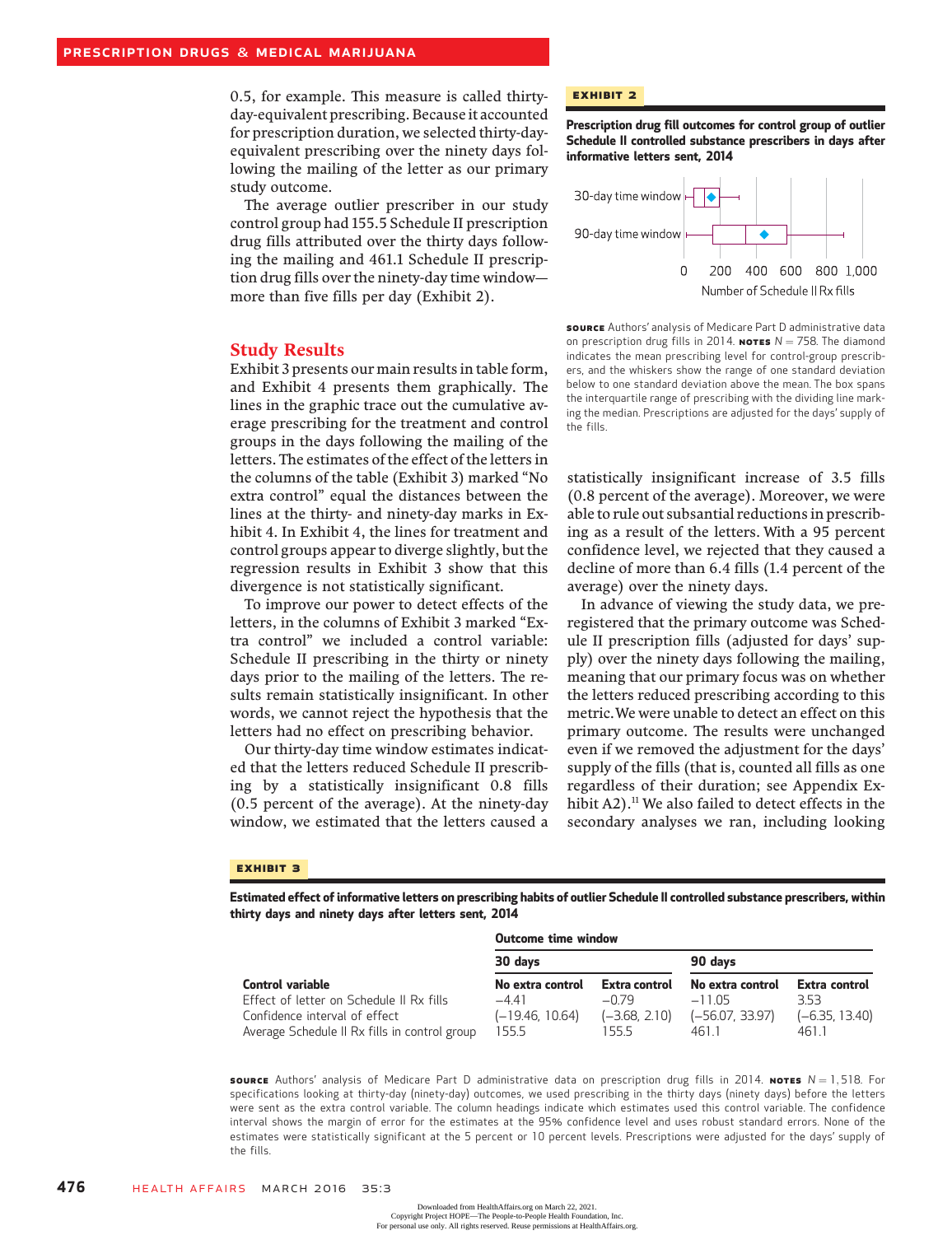#### Exhibit 4

Schedule II controlled substance prescribing in days after informative letters sent, 2014



source Authors' analysis of Medicare Part D administrative data on prescription drug fills in 2014. NoTES Lines depict cumulative average prescribing for treatment and control prescribers, starting from the day the letters were sent. Prescriptions are adjusted for the days' supply of the fills. The thirty- and ninety-day marks are analogous to the columns for "No extra control" in Exhibit 3.

just at subgroups such as prescribers who were high or low outliers or those who had or had not already been investigated for fraud.<sup>33</sup>

# **Discussion**

In this study we used a randomized controlled trial to evaluate whether letters can reduce prescribing of highly addictive substances by questionable prescribers in Medicare Part D.We were unable to detect a statistically significant effect of this intervention: The letters were associated with a (statistically insignificant) increase of 3.5 prescription fills over ninety days, or 0.8 percent. At the 95 percent confidence level, we could rule out that they lowered prescribing by more than 6.4 fills, or 1.4 percent, over that time window.

Given the low cost of this intervention, the potentially deleterious effects of inappropriate prescribing on beneficiary health and Medicare spending, and the existing track record of an impact of similar informative letters in health care and non–health care contexts, these results suggest that further work is needed to investigate whether alternative informative letters can be more effective in reducing overprescribing behavior. The current study has shown that these letters can be evaluated rigorously, cheaply, and rapidly in the Medicare context. CMS is now incorporating such evaluations as part of a process to continuously innovate, test, and improve its approach to reducing improper payments. Indeed, our study team is implementing additional letter-based randomized interventions targeting other substances at risk of inappropriate prescription. These subsequent interventions take an evidence-based approach to our goal of designing letters that cost-effectively target questionable prescribing. They address concerns that the initial study uncovered and consider new methods of intervening with prescribers based on academic literature.

To redesign the letters for subsequent rounds of the study, we considered the most likely reasons that we failed to detect an effect in this initial round. Broadly, one set of issues involves whether the letters reached their intended targets. A second class of issues involves whether the letters, even if appropriately targeted, were effective at altering behavior.

With the new letters, we have made a host of changes to address these concerns. One set of changes is operational: We are working across divisions in CMS to use the best provider address data possible, thereby reducing returns to sender.We are also taking advantage of the high-frequency data that CMS collects to identify the most recent outlier prescribers for targeting, instead of relying on data from previous years as in the current study.

Another set of changes takes advantage of insights from behavioral and psychological research to try to design ex ante more effective letters. For example, the design of a current informative letter campaign that is already in the field for questionable prescribers of quetiapine (branded Seroquel), an antipsychotic, drew on research that found that the effects of letters became more persistent when individuals were repeatedly contacted.19 The Seroquel letter campaign therefore follows up multiple times with prescribers to impress upon them that they are being monitored. We have also altered the language of our letters to emphasize the negative consequences of inappropriate prescribing behavior. This change follows research that has found messages emphasizing penalties to have more dramatic effects on tax compliance than messages that mention the fairness and equity of making required payments.<sup>20</sup>

# Conclusion

Through this ongoing collaboration, we will continuously innovate and evaluate low-cost, lighttouch interventions designed to reduce inappropriate prescribing behavior and improper payments in the Medicare system. An approach that does affect prescribing or other health care provider behavior would be a useful tool for CMS, other insurers, and perhaps providers in financial risk arrangements. It could also significantly affect policy approaches to curtailing waste, abuse, and fraud.  $\blacksquare$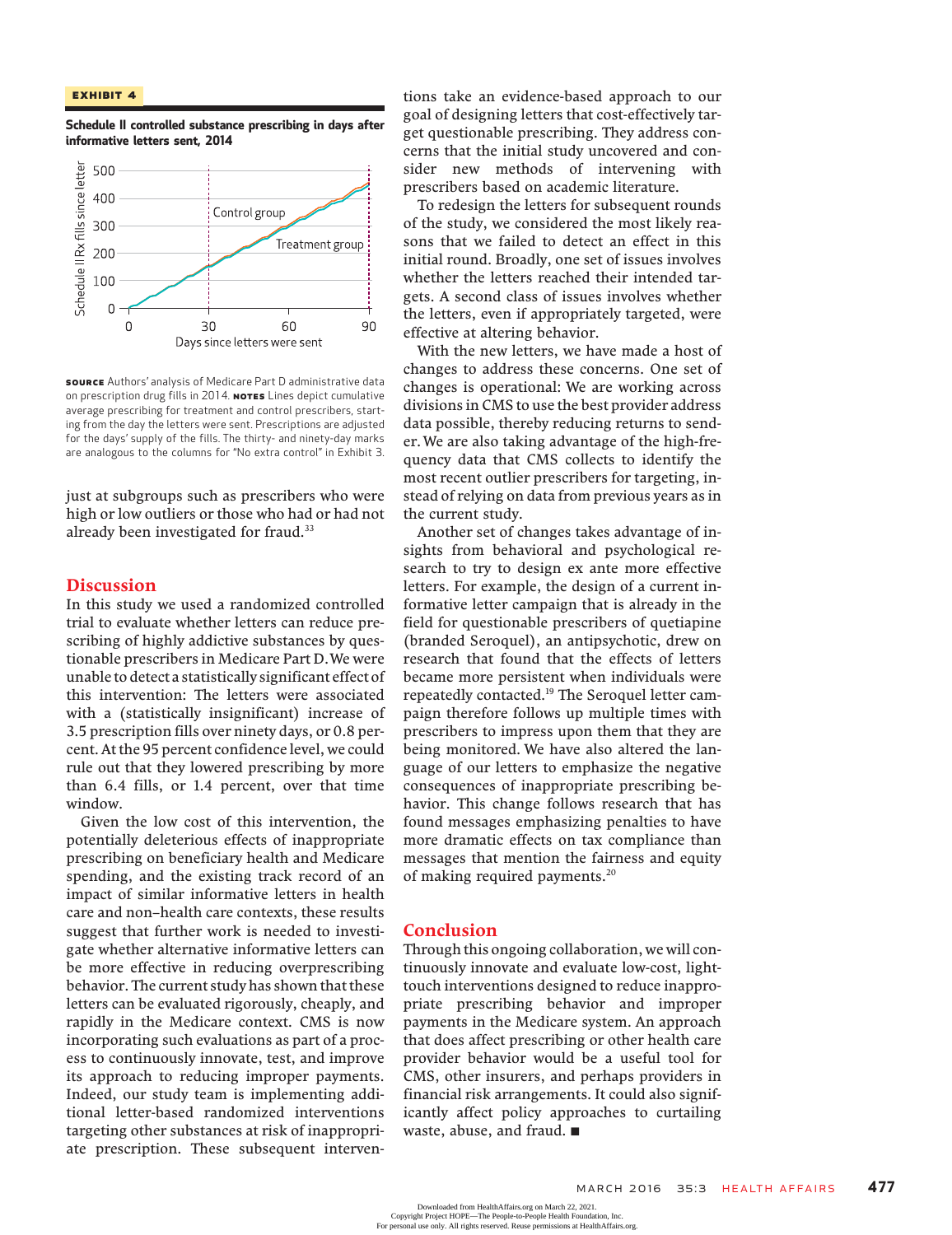An earlier version of this research was presented at the Robert Wood Johnson Foundation Scholars in Health Policy Research program's annual meeting, San Diego, California, June 4, 2015. The authors acknowledge funding through J-PAL North America from the Alfred P. Sloan Foundation and the Laura and John Arnold Foundation. Amy Finkelstein is a member of the Congressional

Budget Office Panel of Health Advisers. She has no relevant or material financial interests that relate to the research described in this article. Adam Sacarny, David Yokum, and Shantanu Agrawal have no relevant or material financial interests that relate to the research described in this article. This study was registered on the American Economic Association Randomized Controlled

Trials Registry and ClinicalTrials.gov (see Note 32). The views expressed in this article represent those of the authors and not their respective organizations, including the Centers for Medicare and Medicaid Services (CMS). The contents of this article were reviewed for compliance by CMS.

#### NOTES

- 1 Department of Health and Human Services, Office of Inspector General. Retail pharmacies with questionable Part D billing. Washington (DC): HHS; 2012 May. (Technical Report No. OEI-02-09-00600).
- 2 Department of Health and Human Services, Office of Inspector General. Prescribers with questionable patterns in Medicare Part D. Washington (DC): HHS; 2013 Jun. (Technical Report No. OEI-02-09-00603).
- 3 Olfson M, King M, Schoenbaum M. Benzodiazepine use in the United States. JAMA Psychiatry. 2015; 72(2):136–42.
- 4 Government Accountability Office. Antipsychotic drug use: HHS has initiatives to reduce use among older adults in nursing homes, but should expand efforts to other settings. Washington (DC): GAO; 2015 Jan. (Technical Report No. GAO-15-211).
- 5 Centers for Disease Control and Prevention. Vital signs: overdoses of prescription opioid pain relievers— United States, 1999–2008. MMWR Morb Mortal Wkly Rep. 2011;60(43): 1487–92.
- 6 Frenk SM, Porter KS, Paulozzi LJ. Prescription opioid analgesic use among adults: United States, 1999– 2012. NCHS Data Brief. 2015;(189): 1–8.
- 7 Hampton LM, Daubresse M, Chang HY, Alexander GC, Budnitz DS. Emergency department visits by adults for psychiatric medication adverse events. JAMA Psychiatry. 2014;71(9):1006–14.
- 8 Kiefe CI, Allison JJ, Williams OD, Person SD, Weaver MT, Weissman NW. Improving quality improvement using achievable benchmarks for physician feedback: a randomized controlled trial. JAMA. 2001; 285(22):2871–9.
- 9 Hallsworth M, List J, Metcalfe R, Vlaev I. The behavioralist as tax collector: using natural field experiments to enhance tax compliance. Cambridge (MA): National Bureau of Economic Research; 2014 Mar. (NBER Working Paper No. 20007).
- 10 Kleven HJ, Knudsen MB, Kreiner CT, Pedersen S, Saez E. Unwilling or unable to cheat? Evidence from a tax audit experiment in Denmark. Econometrica. 2011;79(3):651–92.
- 11 To access the Appendix, click on the Appendix link in the box to the right of the article online.
- 12 Here is an example of the potential for biased materials to influence prescribing behavior away from best practices. Van Zee A. The promotion and marketing of OxyContin: commercial triumph, public health tragedy. Am J Public Health. 2009; 99(2):221–7.
- 13 Centers for Disease Control and Prevention. Wide-ranging Online Data for Epidemiologic Research (WONDER), multiple cause of death, 2000–2014 [Internet]. Atlanta (GA): CDC; 2015 [cited 2016 Feb 8]. Available from: http://www.cdc.gov/ nchs/data/health\_policy/AADR\_ drug\_poisoning\_involving\_OA\_ Heroin\_US\_2000-2014.pdf
- 14 Suzuki S. Potentially inappropriate opioid use in Medicare Part D [Internet]. Washington (DC): Medicare Payment Advisory Commission; 2014 Oct 9 [cited 2016 Feb 1]. Available from: http://www .medpac.gov/documents/october-2014-meeting-presentationpotentially-inappropriate-opioiduse-in-medicare-part-d-.pdf
- 15 Centers for Medicare and Medicaid Services. The role of a prescription drug monitoring program in reducing prescription drug diversion, misuse, and abuse [Internet]. Baltimore (MD): CMS; 2014 Jun [cited 2016 Feb 1]. Available from: http:// www.cms.gov/Medicare-Medicaid-Coordination/Fraud-Prevention/ Medicaid-Integrity-Education/ Downloads/prescriptiondrugmonitoring-factsheet.pdf
- 16 Centers for Medicare and Medicaid Services. CMS strategy to combat Medicare Part D prescription drug fraud and abuse [Internet]. Baltimore (MD): CMS; 2014 Jan 6 [cited 2016 Feb 1]. Available from: https:// www.cms.gov/Newsroom/Media ReleaseDatabase/Fact-sheets/2014- Fact-sheets-items/2014-01-06-2 .html
- 17 Fehn AK, Colagiovanni J. Comparative billing reports: what providers should know. RAC Monitor [serial on the Internet]. 2011 Aug 3 [cited 2016 Feb 1]. Available from: http:// www.racmonitor.com/news/3-

feature-aritcles/625-comparativebilling-reports-what-providersshould-know.html

- 18 Levitt SD, List JA.What do laboratory experiments measuring social preferences reveal about the real world? J Econ Perspect. 2007;21(2):153–74.
- 19 Allcott H, Rogers T. The short-run and long-run effects of behavioral interventions: experimental evidence from energy conservation. Am Econ Rev. 2014;104(10):3003–37.
- 20 Castro L, Scartascini C. Tax compliance and enforcement in the Pampas: evidence from a field experiment. Washington (DC): Inter-American Development Bank. 2013 Dec. (IDB Working Paper Series No. IDB-WP-472).
- 21 Fellner G, Sausgruber R, Traxler C. Testing enforcement strategies in the field: threat, moral appeal, and social information. J Eur Econ Assoc. 2013;11(3):634–60.
- 22 Pomeranz D. No taxation without information: deterrence and selfenforcement in the value added tax. Cambridge (MA): National Bureau of Economic Research. 2013 Jul. (NBER Working Paper No. 19199).
- 23 Carrillo P, Pomeranz D, Singhal M. Dodging the taxman: firm misreporting and limits to tax enforcement. Cambridge (MA): National Bureau of Economic Research. 2014 Oct. (NBER Working Paper No. 20624).
- 24 This review article presents Catarina I. Kiefe and colleagues's study (Note 8) as an example of the value of benchmarking and other forms of feedback in continuing medical education. Mazmanian PE, Davis DA. Continuing medical education and the physician as a learner: guide to the evidence. JAMA. 2002;288(9): 1057–60.
- 25 Arditi C, Rège-Walther M, Wyatt JC, Durieux P, Burnand B. Computergenerated reminders delivered on paper to health care professionals; effects on professional practice and health care outcomes. Cochrane Database Syst Rev. 2012; 12. DOI: 10.1002/14651858.CD001175.pub3
- 26 Soumerai SB, McLaughlin TJ, Avorn J. Improving drug prescribing in primary care: a critical analysis of the experimental literature. Milbank Q.